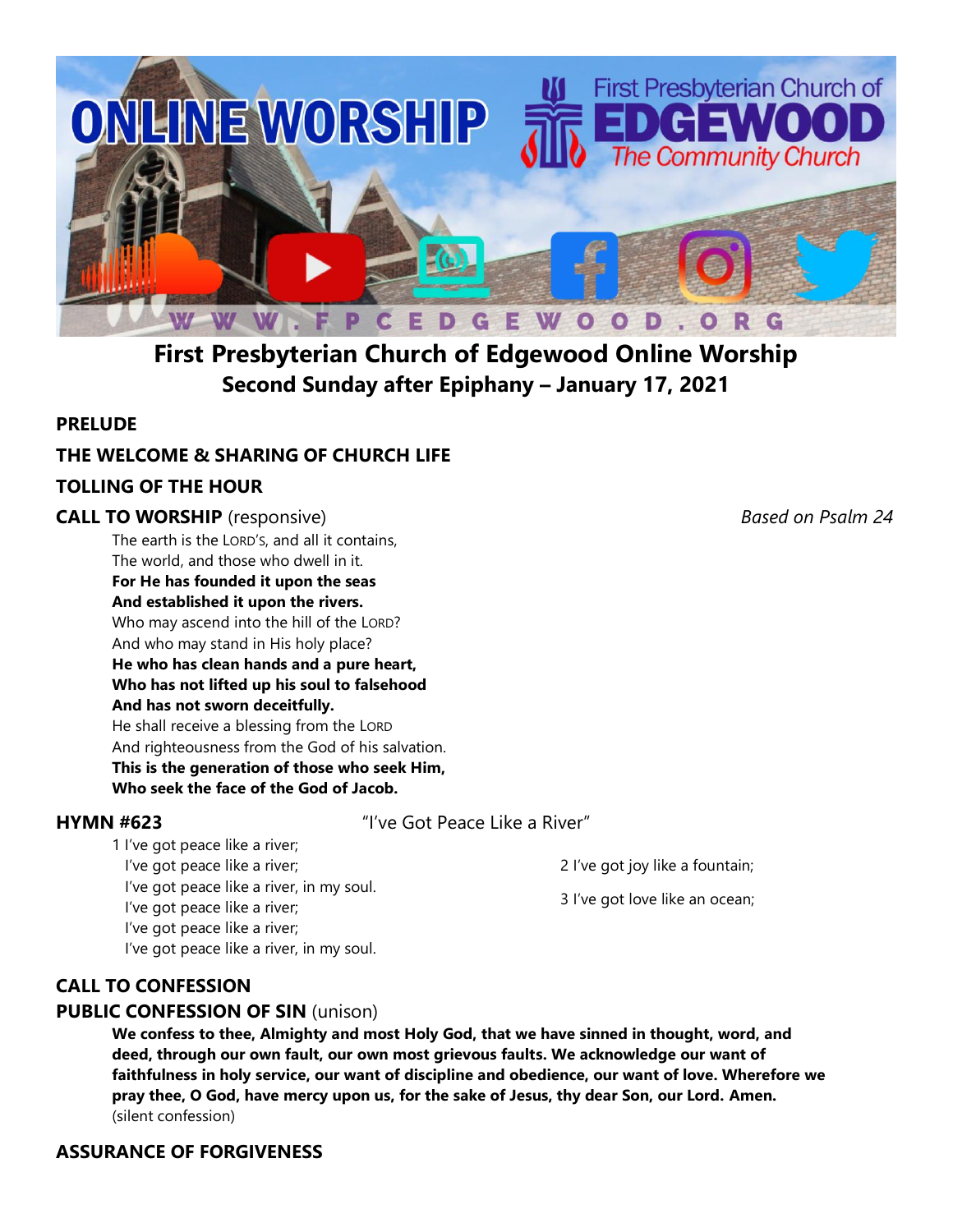### **RESPONSE #582** "Glory to God"

1 Glory to God, whose goodness shines on me, and to the Son, whose grace has pardoned me, and to the Spirit, whose love has set me free. As it was in the beginning, is now and ever shall be. Amen.

2 World without end, without end. Amen. World without end, without end. Amen. World without end, without end. Amen. As it was in the beginning, is now and ever shall be. Amen.

# **SCRIPTURE** Ephesians 2:11-18

**<sup>11</sup>** So then, remember that at one time you Gentiles by birth, called "the uncircumcision" by those who are called "the circumcision"—a physical circumcision made in the flesh by human hands— **<sup>12</sup>** remember that you were at that time without Christ, being aliens from the commonwealth of Israel, and strangers to the covenants of promise, having no hope and without God in the world. **<sup>13</sup>** But now in Christ Jesus you who once were far off have been brought near by the blood of Christ. **<sup>14</sup>** For he is our peace; in his flesh he has made both groups into one and has broken down the dividing wall, that is, the hostility between us. **<sup>15</sup>** He has abolished the law with its commandments and ordinances, that he might create in himself one new humanity in place of the two, thus making peace, **<sup>16</sup>** and might reconcile both groups to God in one body through the cross, thus putting to death that hostility through it. **<sup>17</sup>** So he came and proclaimed peace to you who were far off and peace to those who were near; **<sup>18</sup>** for through him both of us have access in one Spirit to the Father.

## **ANTHEM #373** "O Day of Peace"

1 O day of peace that dimly shines through all our hopes and prayers and dreams, guide us to justice, truth, and love, delivered from our selfish schemes. May swords of hate fall from our hands, our hearts from envy find release, till by God's grace our warring world shall see Christ's promised reign of peace.

### 2 Then shall the wolf dwell with the lamb, nor shall the fierce devour the small; as beasts and cattle calmly graze, a little child shall lead them all. Then enemies shall learn to love, all creatures find their true accord; the hope of peace shall be fulfilled,

for all the earth shall know the Lord.

# **PRAYER FOR ILLUMINATION**

### **SERMON "Through the Cross" The Rev. Anthony Rivera**

**HYMN #649** "Amazing Grace"

1 Amazing grace, how sweet the sound, that saved a wretch like me! I once was lost, but now am found, was blind, but now I see.

- 2 'Twas grace that taught my heart to fear, and grace my fears relieved. How precious did that grace appear the hour I first believed!
- 3 Through many dangers, toils, and snares, I have already come.

# **PRAYERS OF THE PEOPLE & PASTORAL PRAYER**

 'Tis grace has brought me safe thus far, and grace will lead me home.

- 4 The Lord has promised good to me; his word my hope secures. He will my shield and portion be as long as life endures.
- 5 When we've been there ten thousand years, bright shining as the sun, we've no less days to sing God's praise than when we'd first begun.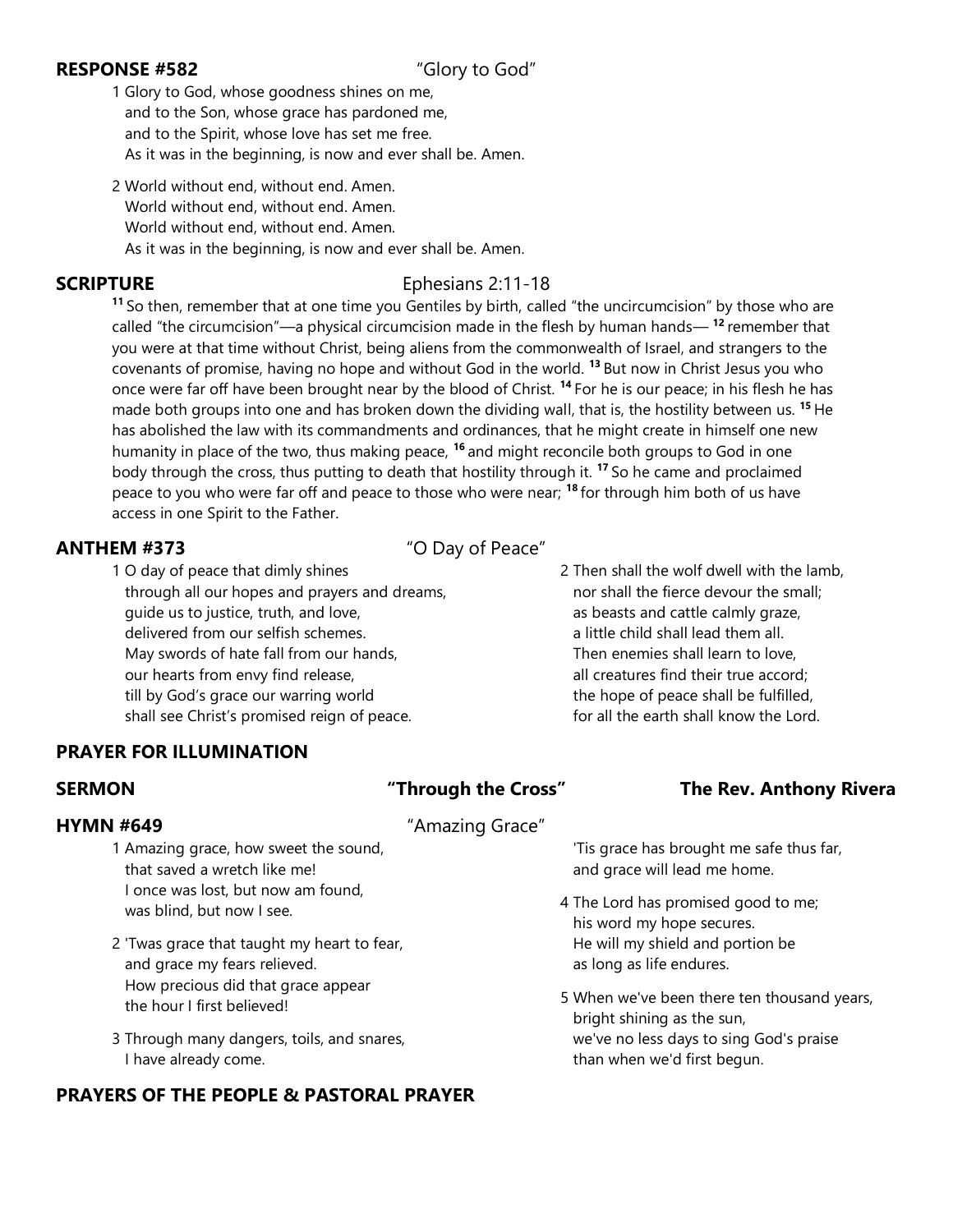### **THE LORD'S PRAYER**

**Our Father, who art in heaven, hallowed be thy name. Thy kingdom come, thy will be done, on earth as it is in heaven. Give us this day our daily bread; and forgive us our debts, as we forgive our debtors; and lead us not into temptation, but deliver us from evil. For thine is the kingdom, and the power, and the glory forever. Amen.**

### **COMMUNION HYMN #530** "One Bread, One Body"

Refrain:

 One bread, one body, one Lord of all, one cup of blessing which we bless. And we, though many, throughout the earth, we are one body in this one Lord.

1 Gentile or Jew, servant or free, woman or man, no more. (Refrain)

- 2 Many the gifts, many the works, one in the Lord of all. (Refrain)
- 3 Grain for the fields, scattered and grown, gathered to one, for all. (Refrain)

# **THE SACRAMENT OF THE LORD'S SUPPER INVITATION TO THE LORD'S TABLE**

Jesus said: Come to me all you that are weary and carrying heavy burdens and I will give you rest. Take my yoke upon you and learn from me; For I am gentle and humble in heart, and you will find rest for your souls. I am the bread of life. **Whoever comes to me will never be hungry, Whoever believes in me will never be thirsty.**

# **PRAYER OF THANKSGIVING**

# **WORDS OF INSTITUTION**

# **BREAKING OF THE BREAD & COMMUNION OF THE PEOPLE**

# **CLOSING PRAYER**

# **INVITATION TO RECEIVE OUR TITHES & OFFERINGS PRAYER OF DEDICATION**

### **HYMN #300** "We are One in the Spirit"

1 We are one in the Spirit; we are one in the Lord; we are one in the Spirit; we are one in the Lord, and we pray that all unity may one day be restored:

### Refrain:

 And they'll know we are Christians by our love, by our love; yes, they'll know we are Christians by our love.

2 We will walk with each other; we will walk hand in hand; we will walk with each other;

 we will walk hand in hand, and together we'll spread the news that God is in our land: (Refrain)

- 3 We will work with each other; we will work side by side; we will work with each other; we will work side by side, and we'll guard human dignity and save human pride: (Refrain)
- 4 All praise to the Father, from whom all things come, and all praise to Christ Jesus, God's only Son, and all praise to the Spirit, who makes us one: (Refrain)